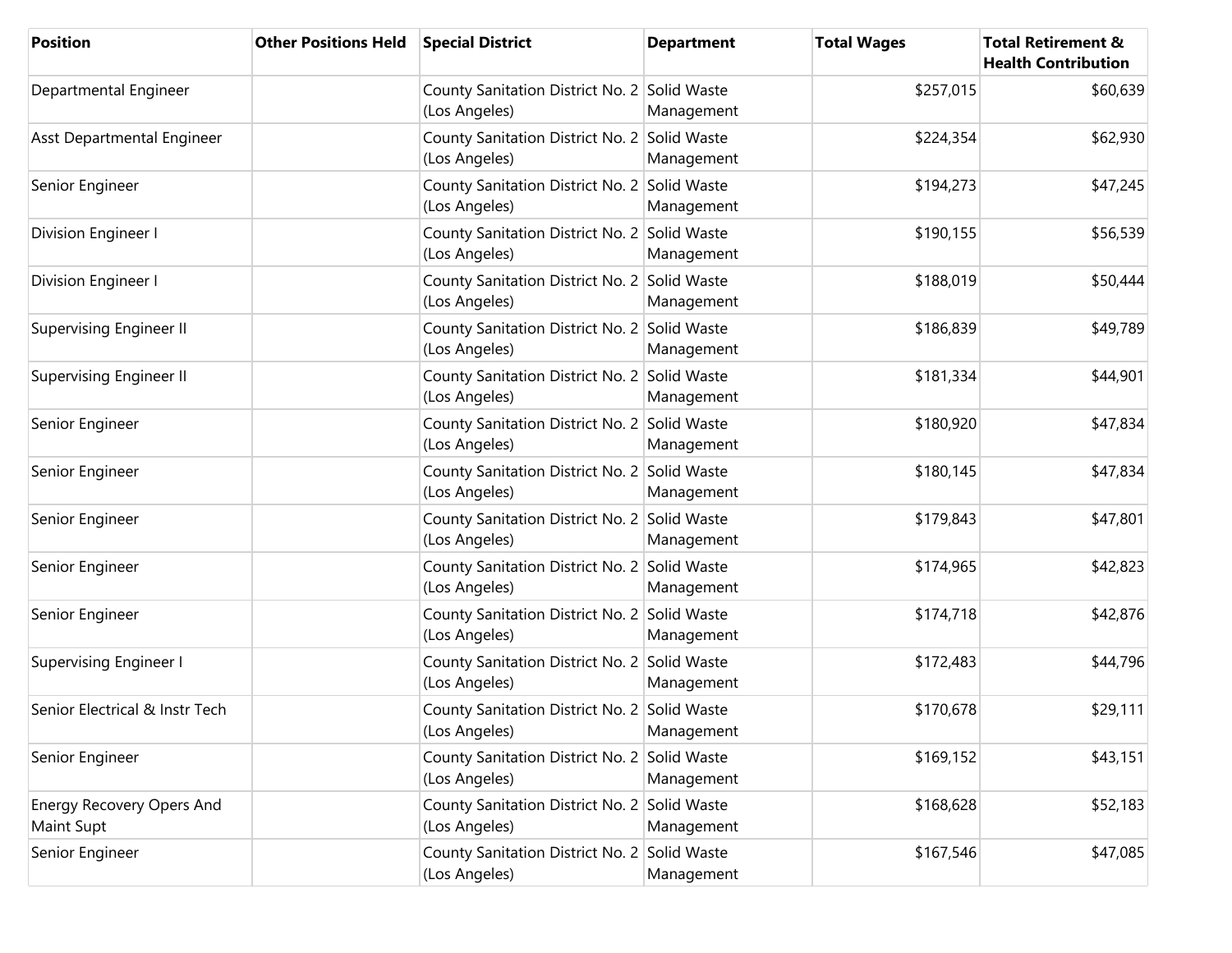| Senior Engineer                   | County Sanitation District No. 2 Solid Waste<br>(Los Angeles) | Management | \$167,448 | \$47,085 |
|-----------------------------------|---------------------------------------------------------------|------------|-----------|----------|
| Senior Engineer                   | County Sanitation District No. 2 Solid Waste<br>(Los Angeles) | Management | \$167,254 | \$42,363 |
| Senior Engineer                   | County Sanitation District No. 2 Solid Waste<br>(Los Angeles) | Management | \$164,614 | \$46,309 |
| Senior Power Plant Operator I     | County Sanitation District No. 2 Solid Waste<br>(Los Angeles) | Management | \$159,112 | \$37,385 |
| Power Plant Operator II           | County Sanitation District No. 2 Solid Waste<br>(Los Angeles) | Management | \$157,520 | \$34,196 |
| Solid Waste Operations Supt       | County Sanitation District No. 2 Solid Waste<br>(Los Angeles) | Management | \$157,232 | \$38,756 |
| Supv Energy Recovery Plant<br>Mtc | County Sanitation District No. 2 Solid Waste<br>(Los Angeles) | Management | \$156,271 | \$37,737 |
| Supvg Engineering Tech I          | County Sanitation District No. 2 Solid Waste<br>(Los Angeles) | Management | \$155,706 | \$30,912 |
| Senior Power Plant Operator I     | County Sanitation District No. 2 Solid Waste<br>(Los Angeles) | Management | \$154,483 | \$40,046 |
| Supv Electrical & Instr Repair    | County Sanitation District No. 2 Solid Waste<br>(Los Angeles) | Management | \$152,761 | \$41,557 |
| Solid Waste Maintenance Supv      | County Sanitation District No. 2 Solid Waste<br>(Los Angeles) | Management | \$151,878 | \$18,781 |
| Supvg Engineering Tech II         | County Sanitation District No. 2 Solid Waste<br>(Los Angeles) | Management | \$151,562 | \$38,536 |
| <b>Engineering Associate III</b>  | County Sanitation District No. 2 Solid Waste<br>(Los Angeles) | Management | \$151,021 | \$33,738 |
| Refuse Site Supt II               | County Sanitation District No. 2 Solid Waste<br>(Los Angeles) | Management | \$150,977 | \$49,855 |
| <b>Engineering Associate III</b>  | County Sanitation District No. 2 Solid Waste<br>(Los Angeles) | Management | \$150,178 | \$43,440 |
| Refuse Site Supt II               | County Sanitation District No. 2 Solid Waste<br>(Los Angeles) | Management | \$149,520 | \$48,385 |
| Solid Waste Maintenance Supt      | County Sanitation District No. 2 Solid Waste<br>(Los Angeles) | Management | \$149,520 | \$49,855 |
| Senior Electrical & Instr Tech    | County Sanitation District No. 2 Solid Waste<br>(Los Angeles) | Management | \$149,113 | \$38,668 |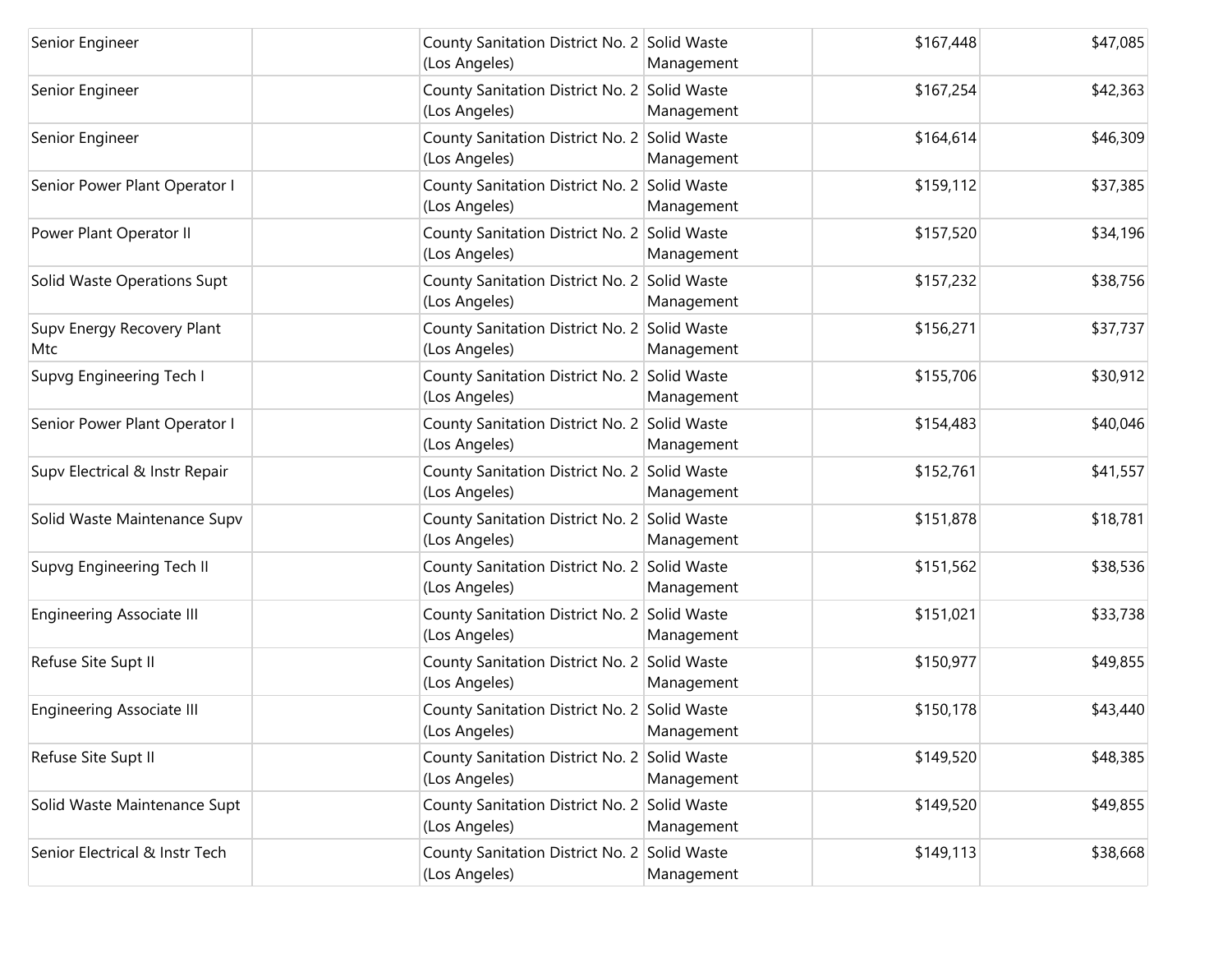| Power Plant Operator II           | County Sanitation District No. 2 Solid Waste<br>(Los Angeles) | Management | \$148,796 | \$39,803 |
|-----------------------------------|---------------------------------------------------------------|------------|-----------|----------|
| Fleet & Facilities Equip Supv     | County Sanitation District No. 2 Solid Waste<br>(Los Angeles) | Management | \$148,336 | \$42,664 |
| Mechanical Engineer               | County Sanitation District No. 2 Solid Waste<br>(Los Angeles) | Management | \$147,105 | \$43,988 |
| Refuse Site Supt II               | County Sanitation District No. 2 Solid Waste<br>(Los Angeles) | Management | \$146,396 | \$49,850 |
| Sr Power Equipment Operator       | County Sanitation District No. 2 Solid Waste<br>(Los Angeles) | Management | \$144,084 | \$38,866 |
| Supv Energy Recovery Plant<br>Mtc | County Sanitation District No. 2 Solid Waste<br>(Los Angeles) | Management | \$143,692 | \$36,738 |
| <b>Engineering Associate III</b>  | County Sanitation District No. 2 Solid Waste<br>(Los Angeles) | Management | \$142,719 | \$33,722 |
| Fleet Manager                     | County Sanitation District No. 2 Solid Waste<br>(Los Angeles) | Management | \$141,485 | \$46,227 |
| Supvg Engineering Tech I          | County Sanitation District No. 2 Solid Waste<br>(Los Angeles) | Management | \$141,471 | \$26,737 |
| Power Equipment Operator III      | County Sanitation District No. 2 Solid Waste<br>(Los Angeles) | Management | \$140,648 | \$37,566 |
| Senior Electrical & Instr Tech    | County Sanitation District No. 2 Solid Waste<br>(Los Angeles) | Management | \$139,847 | \$27,616 |
| Solid Waste Operations Supv II    | County Sanitation District No. 2 Solid Waste<br>(Los Angeles) | Management | \$139,683 | \$39,805 |
| Power Equipment Operator III      | County Sanitation District No. 2 Solid Waste<br>(Los Angeles) | Management | \$139,540 | \$34,558 |
| <b>Engineering Associate III</b>  | County Sanitation District No. 2 Solid Waste<br>(Los Angeles) | Management | \$138,680 | \$33,670 |
| Supv Electrical & Instr Repair    | County Sanitation District No. 2 Solid Waste<br>(Los Angeles) | Management | \$136,895 | \$40,795 |
| Supvg Engineering Tech I          | County Sanitation District No. 2 Solid Waste<br>(Los Angeles) | Management | \$135,879 | \$39,790 |
| Senior Power Plant Operator I     | County Sanitation District No. 2 Solid Waste<br>(Los Angeles) | Management | \$135,853 | \$39,177 |
| Senior Electrical & Instr Tech    | County Sanitation District No. 2 Solid Waste<br>(Los Angeles) | Management | \$135,620 | \$39,919 |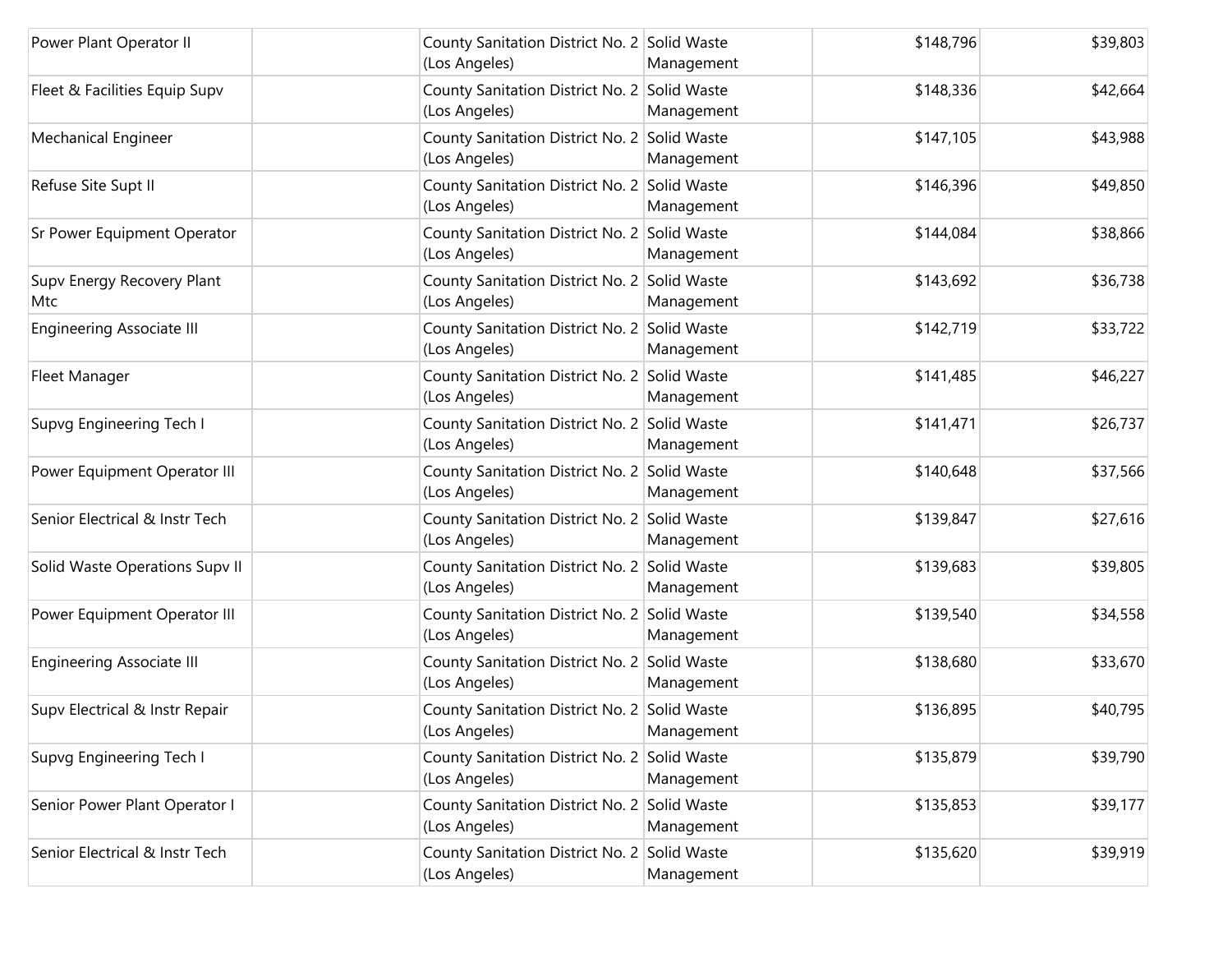| Solid Waste Operations Supv II   | County Sanitation District No. 2 Solid Waste<br>(Los Angeles) | Management | \$135,121 | \$27,717 |
|----------------------------------|---------------------------------------------------------------|------------|-----------|----------|
| Supvg Engineering Tech I         | County Sanitation District No. 2 Solid Waste<br>(Los Angeles) | Management | \$134,767 | \$39,387 |
| Solid Waste Operations Supv I    | County Sanitation District No. 2 Solid Waste<br>(Los Angeles) | Management | \$134,286 | \$40,319 |
| Power Plant Operator II          | County Sanitation District No. 2 Solid Waste<br>(Los Angeles) | Management | \$133,881 | \$38,231 |
| Solid Waste Operations Supv II   | County Sanitation District No. 2 Solid Waste<br>(Los Angeles) | Management | \$132,764 | \$40,299 |
| Electrical & Instr Technician    | County Sanitation District No. 2 Solid Waste<br>(Los Angeles) | Management | \$132,182 | \$40,906 |
| Solid Waste Operations Supv II   | County Sanitation District No. 2 Solid Waste<br>(Los Angeles) | Management | \$131,096 | \$40,471 |
| Electrical & Instr Technician    | County Sanitation District No. 2 Solid Waste<br>(Los Angeles) | Management | \$130,455 | \$37,189 |
| Supvg Engineering Tech I         | County Sanitation District No. 2 Solid Waste<br>(Los Angeles) | Management | \$129,599 | \$40,613 |
| Senior Electrical & Instr Tech   | County Sanitation District No. 2 Solid Waste<br>(Los Angeles) | Management | \$128,649 | \$37,706 |
| Sr Power Equipment Operator      | County Sanitation District No. 2 Solid Waste<br>(Los Angeles) | Management | \$128,408 | \$38,673 |
| Senior Electrical & Instr Tech   | County Sanitation District No. 2 Solid Waste<br>(Los Angeles) | Management | \$127,934 | \$39,158 |
| Senior Stationary Mechanic       | County Sanitation District No. 2 Solid Waste<br>(Los Angeles) | Management | \$127,630 | \$30,837 |
| <b>Engineering Associate III</b> | County Sanitation District No. 2 Solid Waste<br>(Los Angeles) | Management | \$126,717 | \$22,117 |
| Lead Facilities Maint Mechanic   | County Sanitation District No. 2 Solid Waste<br>(Los Angeles) | Management | \$125,688 | \$35,475 |
| Senior Power Plant Operator I    | County Sanitation District No. 2 Solid Waste<br>(Los Angeles) | Management | \$125,231 | \$36,057 |
| Supvg Engineering Tech I         | County Sanitation District No. 2 Solid Waste<br>(Los Angeles) | Management | \$125,219 | \$40,613 |
| Environmental Planner III        | County Sanitation District No. 2 Solid Waste<br>(Los Angeles) | Management | \$125,128 | \$38,049 |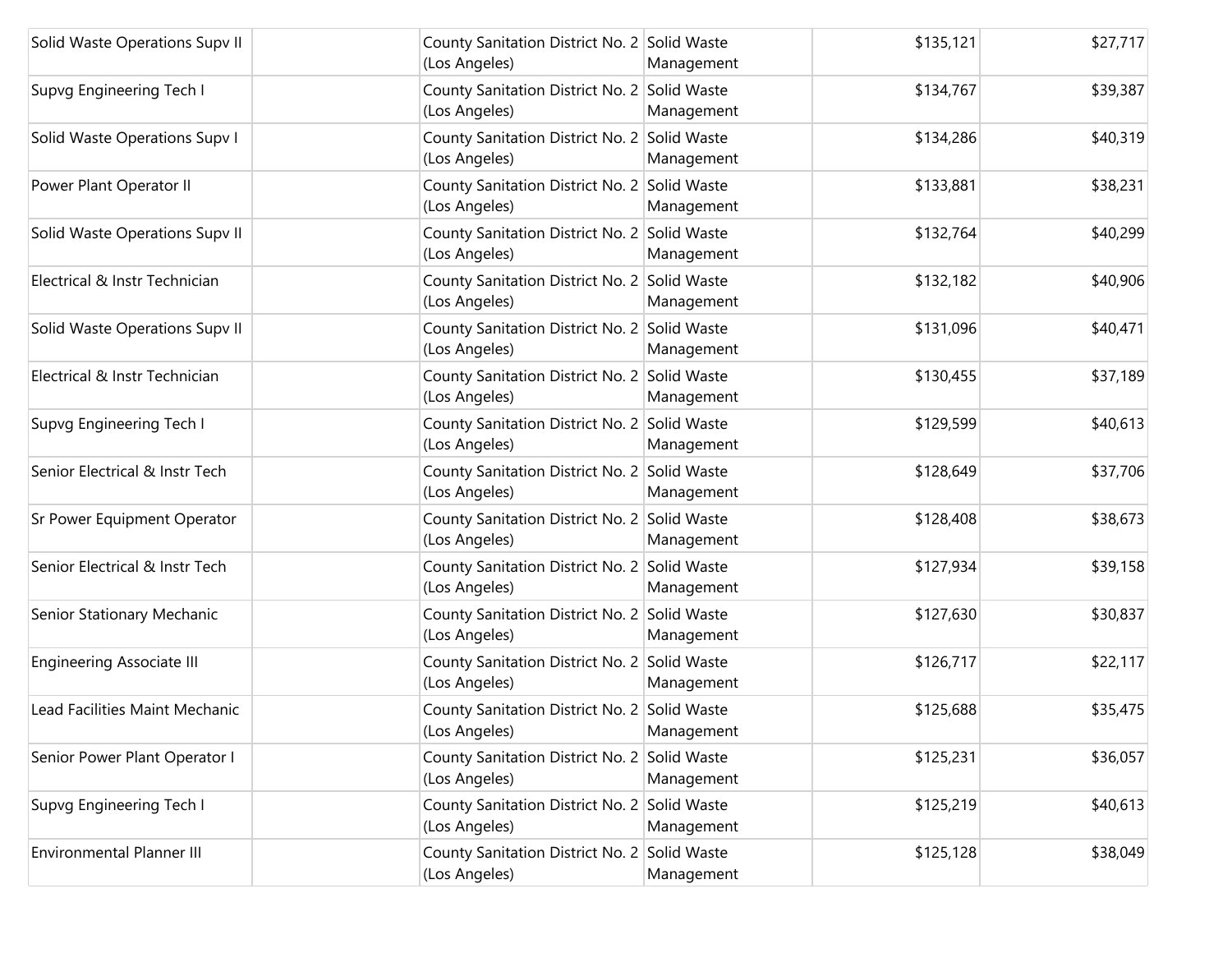| Lead Facilities Maint Mechanic   | County Sanitation District No. 2 Solid Waste<br>(Los Angeles) | Management | \$124,856 | \$39,943 |
|----------------------------------|---------------------------------------------------------------|------------|-----------|----------|
| Senior Engineering Technician    | County Sanitation District No. 2 Solid Waste<br>(Los Angeles) | Management | \$124,091 | \$28,349 |
| <b>Energy Recovery Supt II</b>   | County Sanitation District No. 2 Solid Waste<br>(Los Angeles) | Management | \$123,107 | \$44,968 |
| Lead Heavy Equipment<br>Mechanic | County Sanitation District No. 2 Solid Waste<br>(Los Angeles) | Management | \$121,534 | \$40,382 |
| Senior Power Plant Operator I    | County Sanitation District No. 2 Solid Waste<br>(Los Angeles) | Management | \$121,171 | \$29,704 |
| Electrical & Instr Technician    | County Sanitation District No. 2 Solid Waste<br>(Los Angeles) | Management | \$120,742 | \$40,621 |
| Power Equipment Operator III     | County Sanitation District No. 2 Solid Waste<br>(Los Angeles) | Management | \$120,493 | \$37,759 |
| Power Plant Operator II          | County Sanitation District No. 2 Solid Waste<br>(Los Angeles) | Management | \$120,272 | \$27,607 |
| Supvg Engineering Tech I         | County Sanitation District No. 2 Solid Waste<br>(Los Angeles) | Management | \$119,813 | \$39,331 |
| Asset Management Technician      | County Sanitation District No. 2 Solid Waste<br>(Los Angeles) | Management | \$118,495 | \$29,803 |
| <b>Facilities Maint Mechanic</b> | County Sanitation District No. 2 Solid Waste<br>(Los Angeles) | Management | \$118,231 | \$36,804 |
| Power Equipment Operator III     | County Sanitation District No. 2 Solid Waste<br>(Los Angeles) | Management | \$116,106 | \$39,448 |
| Asset Management Technician      | County Sanitation District No. 2 Solid Waste<br>(Los Angeles) | Management | \$115,191 | \$39,232 |
| Solid Waste Opers Coord II       | County Sanitation District No. 2 Solid Waste<br>(Los Angeles) | Management | \$115,060 | \$23,751 |
| Power Equipment Operator III     | County Sanitation District No. 2 Solid Waste<br>(Los Angeles) | Management | \$114,748 | \$38,356 |
| Solid Waste Maintenance Supv     | County Sanitation District No. 2 Solid Waste<br>(Los Angeles) | Management | \$113,620 | \$37,950 |
| Solid Waste Opers Coord II       | County Sanitation District No. 2 Solid Waste<br>(Los Angeles) | Management | \$112,828 | \$37,589 |
| Power Equipment Operator III     | County Sanitation District No. 2 Solid Waste<br>(Los Angeles) | Management | \$112,294 | \$37,590 |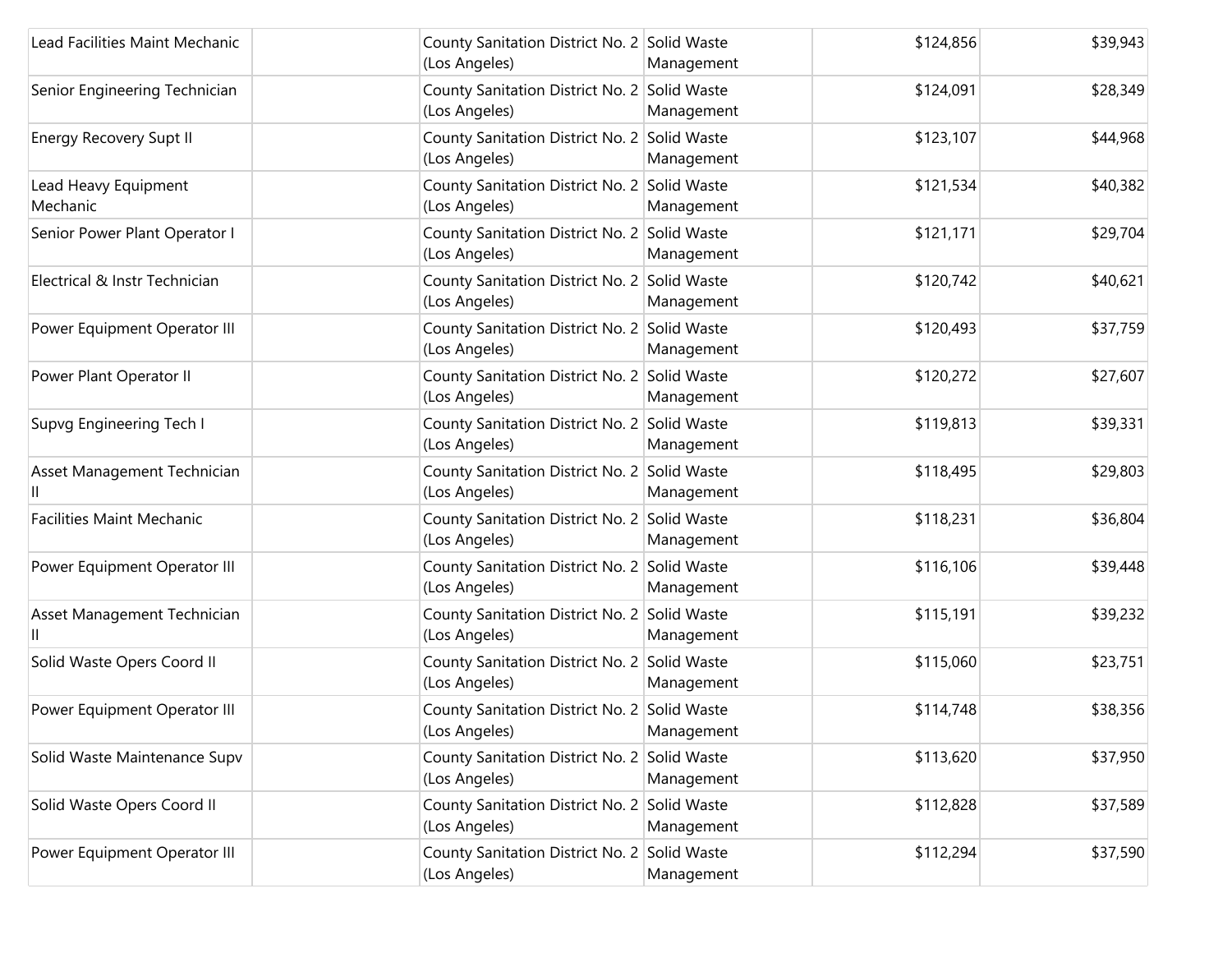| Solid Waste Opers Coord II    | County Sanitation District No. 2 Solid Waste<br>(Los Angeles) | Management | \$112,018 | \$35,976 |
|-------------------------------|---------------------------------------------------------------|------------|-----------|----------|
| Senior Engineering Technician | County Sanitation District No. 2 Solid Waste<br>(Los Angeles) | Management | \$111,291 | \$36,643 |
| Lead Diesel Equip Mechanic    | County Sanitation District No. 2 Solid Waste<br>(Los Angeles) | Management | \$110,442 | \$38,136 |
| Power Equipment Operator III  | County Sanitation District No. 2 Solid Waste<br>(Los Angeles) | Management | \$109,643 | \$36,028 |
| Senior Engineering Technician | County Sanitation District No. 2 Solid Waste<br>(Los Angeles) | Management | \$109,634 | \$37,956 |
| Power Plant Operator I        | County Sanitation District No. 2 Solid Waste<br>(Los Angeles) | Management | \$109,311 | \$37,747 |
| Power Plant Operator I        | County Sanitation District No. 2 Solid Waste<br>(Los Angeles) | Management | \$109,081 | \$37,229 |
| Heavy Equipment Mechanic      | County Sanitation District No. 2 Solid Waste<br>(Los Angeles) | Management | \$108,791 | \$28,738 |
| Senior Stationary Mechanic    | County Sanitation District No. 2 Solid Waste<br>(Los Angeles) | Management | \$108,514 | \$38,428 |
| Solid Waste Opers Coord II    | County Sanitation District No. 2 Solid Waste<br>(Los Angeles) | Management | \$107,321 | \$37,454 |
| <b>Stationary Mechanic</b>    | County Sanitation District No. 2 Solid Waste<br>(Los Angeles) | Management | \$106,912 | \$36,683 |
| <b>Stationary Mechanic</b>    | County Sanitation District No. 2 Solid Waste<br>(Los Angeles) | Management | \$106,647 | \$37,761 |
| Power Plant Operator I        | County Sanitation District No. 2 Solid Waste<br>(Los Angeles) | Management | \$105,931 | \$35,631 |
| Power Equipment Operator III  | County Sanitation District No. 2 Solid Waste<br>(Los Angeles) | Management | \$105,613 | \$38,036 |
| Fleet & Facilities Equip Supv | County Sanitation District No. 2 Solid Waste<br>(Los Angeles) | Management | \$105,213 | \$27,541 |
| Power Plant Operator I        | County Sanitation District No. 2 Solid Waste<br>(Los Angeles) | Management | \$105,153 | \$33,511 |
| <b>Stationary Mechanic</b>    | County Sanitation District No. 2 Solid Waste<br>(Los Angeles) | Management | \$104,433 | \$36,447 |
| Senior Engineering Technician | County Sanitation District No. 2 Solid Waste<br>(Los Angeles) | Management | \$104,116 | \$32,971 |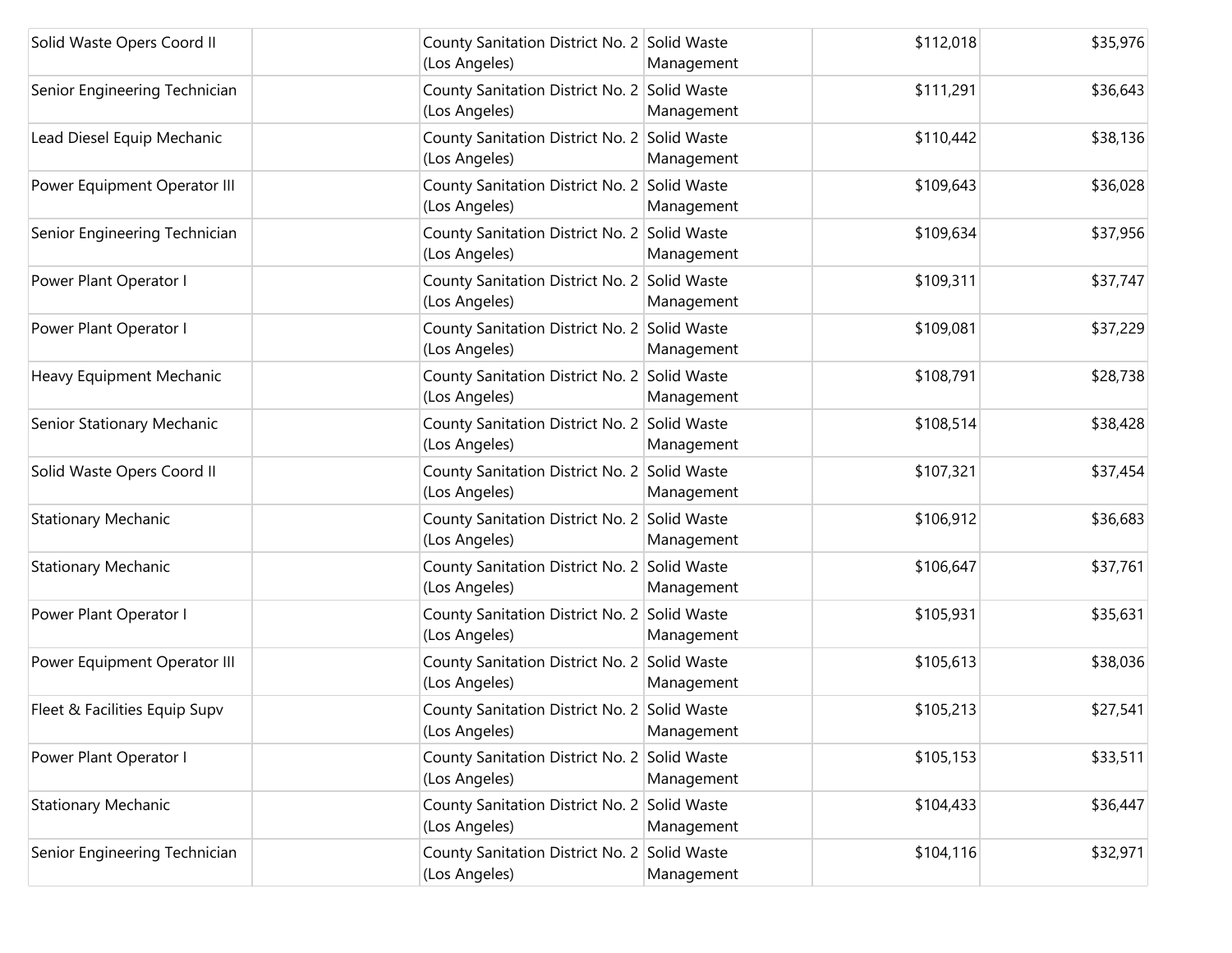| <b>Stationary Mechanic</b>    | County Sanitation District No. 2 Solid Waste<br>(Los Angeles) | Management | \$103,764 | \$27,951 |
|-------------------------------|---------------------------------------------------------------|------------|-----------|----------|
| <b>Stationary Mechanic</b>    | County Sanitation District No. 2 Solid Waste<br>(Los Angeles) | Management | \$103,293 | \$36,854 |
| Heavy Equipment Mechanic      | County Sanitation District No. 2 Solid Waste<br>(Los Angeles) | Management | \$103,266 | \$28,739 |
| <b>Stationary Mechanic</b>    | County Sanitation District No. 2 Solid Waste<br>(Los Angeles) | Management | \$103,029 | \$24,859 |
| Senior Weighscale Operator II | County Sanitation District No. 2 Solid Waste<br>(Los Angeles) | Management | \$102,894 | \$35,168 |
| <b>Stationary Mechanic</b>    | County Sanitation District No. 2 Solid Waste<br>(Los Angeles) | Management | \$102,692 | \$33,266 |
| Solid Waste Opers Coord II    | County Sanitation District No. 2 Solid Waste<br>(Los Angeles) | Management | \$102,575 | \$29,262 |
| Senior Engineering Technician | County Sanitation District No. 2 Solid Waste<br>(Los Angeles) | Management | \$102,422 | \$37,636 |
| Senior Weighscale Operator II | County Sanitation District No. 2 Solid Waste<br>(Los Angeles) | Management | \$102,309 | \$14,552 |
| Solid Waste Opers Coord I     | County Sanitation District No. 2 Solid Waste<br>(Los Angeles) | Management | \$101,866 | \$36,133 |
| <b>Stationary Mechanic</b>    | County Sanitation District No. 2 Solid Waste<br>(Los Angeles) | Management | \$101,693 | \$35,201 |
| <b>Stationary Mechanic</b>    | County Sanitation District No. 2 Solid Waste<br>(Los Angeles) | Management | \$101,287 | \$37,606 |
| Solid Waste Opers Coord I     | County Sanitation District No. 2 Solid Waste<br>(Los Angeles) | Management | \$101,095 | \$27,411 |
| Senior Engineering Technician | County Sanitation District No. 2 Solid Waste<br>(Los Angeles) | Management | \$99,639  | \$37,956 |
| Power Equipment Operator III  | County Sanitation District No. 2 Solid Waste<br>(Los Angeles) | Management | \$99,524  | \$35,256 |
| <b>Truck Driver</b>           | County Sanitation District No. 2 Solid Waste<br>(Los Angeles) | Management | \$98,847  | \$31,023 |
| Engineering Technician III    | County Sanitation District No. 2 Solid Waste<br>(Los Angeles) | Management | \$98,403  | \$34,940 |
| Engineering Technician III    | County Sanitation District No. 2 Solid Waste<br>(Los Angeles) | Management | \$98,373  | \$36,663 |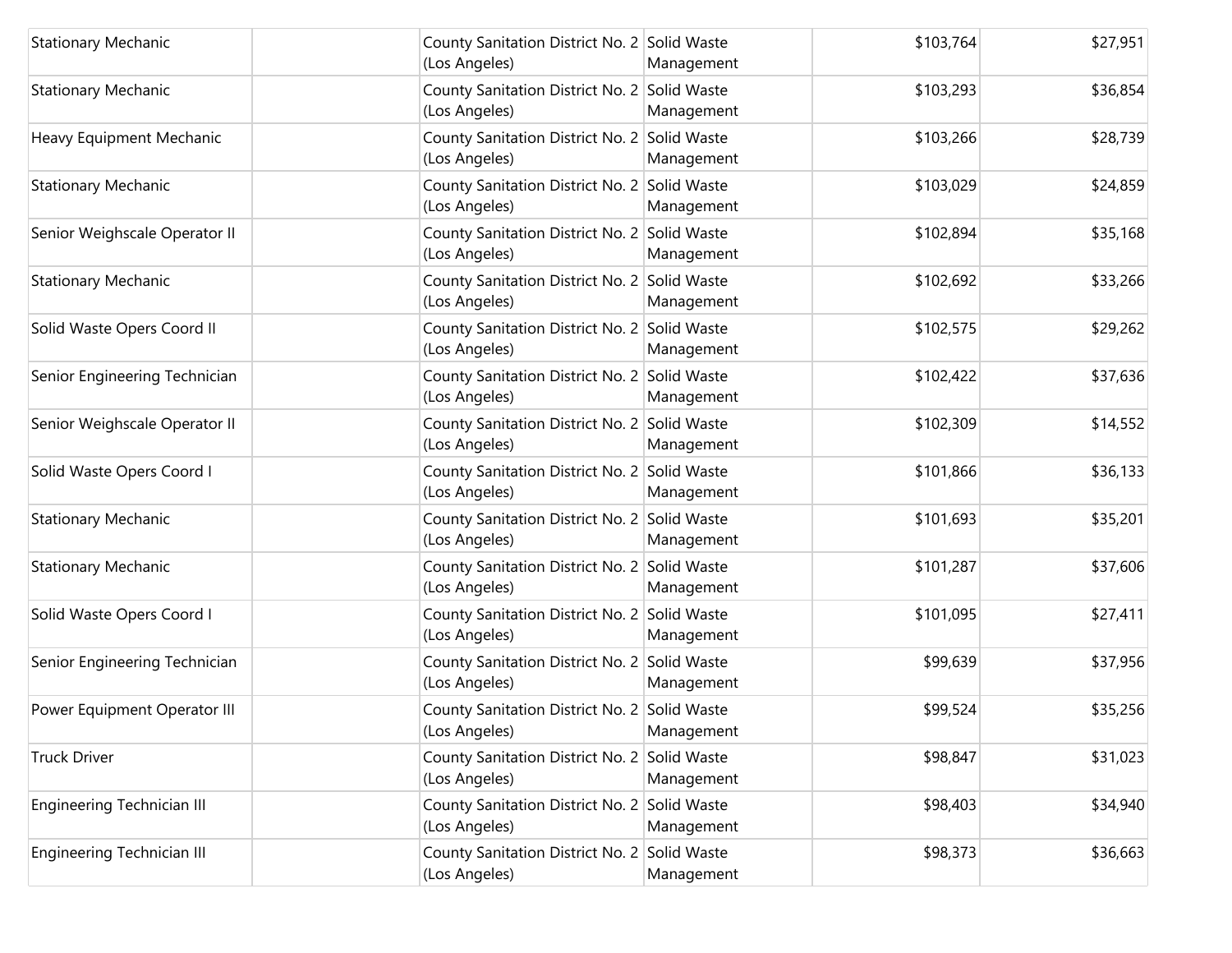| Senior Engineering Technician     | County Sanitation District No. 2 Solid Waste<br>(Los Angeles) | Management | \$97,662 | \$36,946 |
|-----------------------------------|---------------------------------------------------------------|------------|----------|----------|
| Welder                            | County Sanitation District No. 2 Solid Waste<br>(Los Angeles) | Management | \$97,395 | \$28,584 |
| Power Plant Operations Asst       | County Sanitation District No. 2 Solid Waste<br>(Los Angeles) | Management | \$96,930 | \$34,678 |
| Engineering Technician III        | County Sanitation District No. 2 Solid Waste<br>(Los Angeles) | Management | \$96,848 | \$15,666 |
| Sr Maint & Construction<br>Worker | County Sanitation District No. 2 Solid Waste<br>(Los Angeles) | Management | \$96,835 | \$35,581 |
| Senior Engineering Technician     | County Sanitation District No. 2 Solid Waste<br>(Los Angeles) | Management | \$96,789 | \$23,961 |
| <b>Grounds Maintenance Coord</b>  | County Sanitation District No. 2 Solid Waste<br>(Los Angeles) | Management | \$96,654 | \$31,447 |
| Diesel Equipment Mechanic         | County Sanitation District No. 2 Solid Waste<br>(Los Angeles) | Management | \$96,502 | \$27,727 |
| Engineering Technician III        | County Sanitation District No. 2 Solid Waste<br>(Los Angeles) | Management | \$96,420 | \$18,024 |
| Sr Maint & Construction<br>Worker | County Sanitation District No. 2 Solid Waste<br>(Los Angeles) | Management | \$96,210 | \$35,625 |
| Engineering Technician III        | County Sanitation District No. 2 Solid Waste<br>(Los Angeles) | Management | \$95,813 | \$34,646 |
| <b>Truck Driver</b>               | County Sanitation District No. 2 Solid Waste<br>(Los Angeles) | Management | \$95,656 | \$17,427 |
| <b>Engineering Associate III</b>  | County Sanitation District No. 2 Solid Waste<br>(Los Angeles) | Management | \$95,584 | \$35,399 |
| <b>Truck Driver</b>               | County Sanitation District No. 2 Solid Waste<br>(Los Angeles) | Management | \$95,351 | \$35,181 |
| Sr Maint & Construction<br>Worker | County Sanitation District No. 2 Solid Waste<br>(Los Angeles) | Management | \$94,549 | \$25,672 |
| Diesel Equipment Mechanic         | County Sanitation District No. 2 Solid Waste<br>(Los Angeles) | Management | \$94,183 | \$27,917 |
| <b>Truck Driver</b>               | County Sanitation District No. 2 Solid Waste<br>(Los Angeles) | Management | \$94,072 | \$30,923 |
| <b>Truck Driver</b>               | County Sanitation District No. 2 Solid Waste<br>(Los Angeles) | Management | \$93,336 | \$33,885 |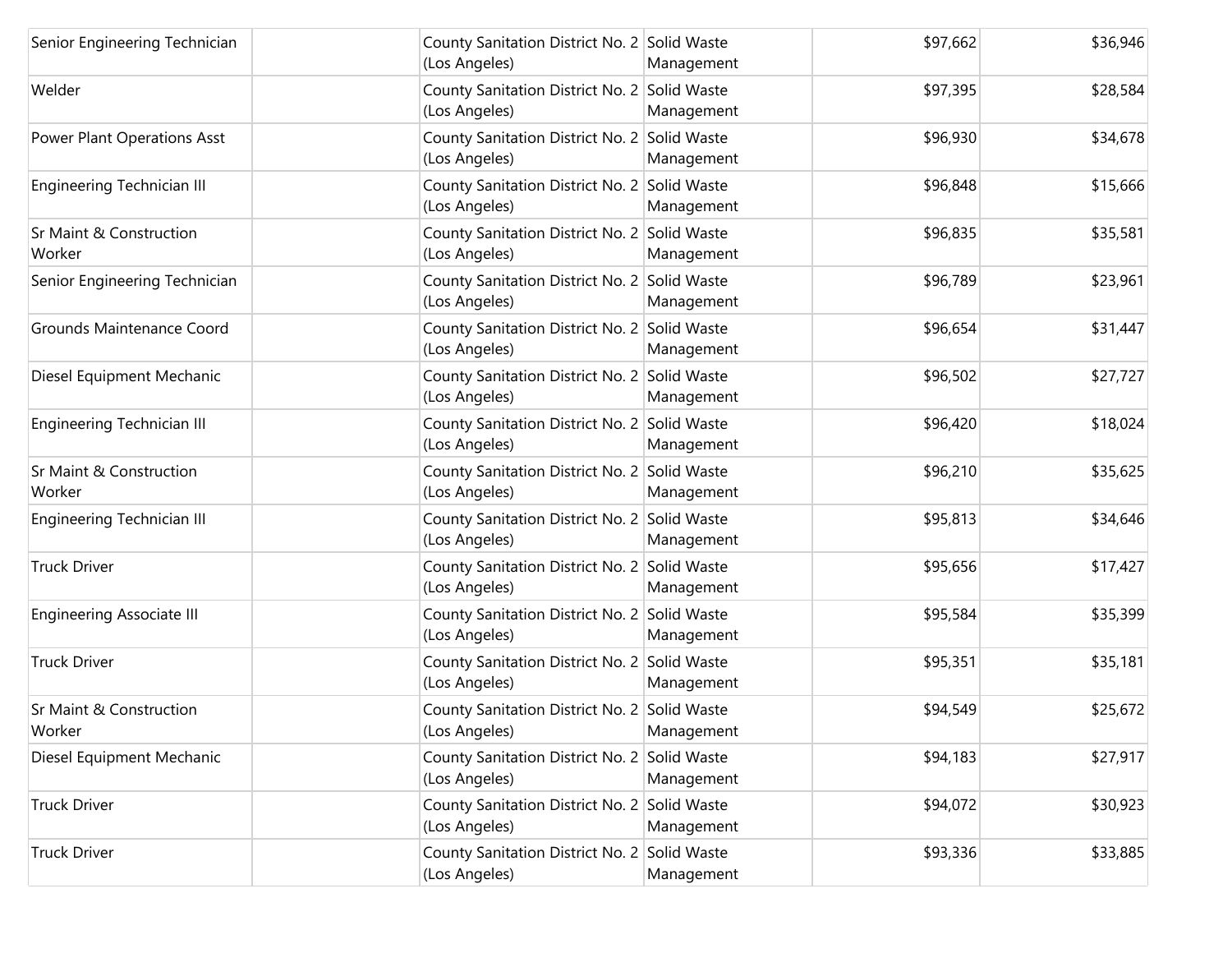| Power Plant Operations Asst             | County Sanitation District No. 2 Solid Waste<br>(Los Angeles) | Management | \$93,002 | \$31,035 |
|-----------------------------------------|---------------------------------------------------------------|------------|----------|----------|
| <b>Sr Grounds Maintenance</b><br>Worker | County Sanitation District No. 2 Solid Waste<br>(Los Angeles) | Management | \$92,894 | \$33,054 |
| Diesel Equipment Mechanic               | County Sanitation District No. 2 Solid Waste<br>(Los Angeles) | Management | \$92,467 | \$27,585 |
| Lead Maint & Const Worker               | County Sanitation District No. 2 Solid Waste<br>(Los Angeles) | Management | \$92,031 | \$34,285 |
| <b>Customer Service Specialist</b>      | County Sanitation District No. 2 Solid Waste<br>(Los Angeles) | Management | \$91,063 | \$23,758 |
| Power Plant Operations Asst             | County Sanitation District No. 2 Solid Waste<br>(Los Angeles) | Management | \$90,865 | \$31,059 |
| Weighscale Operator                     | County Sanitation District No. 2 Solid Waste<br>(Los Angeles) | Management | \$90,771 | \$33,379 |
| <b>Engineering Technician III</b>       | County Sanitation District No. 2 Solid Waste<br>(Los Angeles) | Management | \$90,429 | \$17,877 |
| Engineering Technician III              | County Sanitation District No. 2 Solid Waste<br>(Los Angeles) | Management | \$90,354 | \$31,780 |
| <b>Engineering Technician III</b>       | County Sanitation District No. 2 Solid Waste<br>(Los Angeles) | Management | \$89,575 | \$27,130 |
| Weighscale Operator                     | County Sanitation District No. 2 Solid Waste<br>(Los Angeles) | Management | \$89,430 | \$21,055 |
| <b>Engineering Technician III</b>       | County Sanitation District No. 2 Solid Waste<br>(Los Angeles) | Management | \$89,253 | \$31,987 |
| <b>Truck Driver</b>                     | County Sanitation District No. 2 Solid Waste<br>(Los Angeles) | Management | \$88,563 | \$21,960 |
| Engineering Technician III              | County Sanitation District No. 2 Solid Waste<br>(Los Angeles) | Management | \$88,281 | \$21,981 |
| Sr Grounds Maintenance<br>Worker        | County Sanitation District No. 2 Solid Waste<br>(Los Angeles) | Management | \$88,135 | \$32,774 |
| <b>Stationary Mechanic</b>              | County Sanitation District No. 2 Solid Waste<br>(Los Angeles) | Management | \$88,130 | \$10,286 |
| Engineering Technician III              | County Sanitation District No. 2 Solid Waste<br>(Los Angeles) | Management | \$87,627 | \$28,624 |
| Weighscale Operator                     | County Sanitation District No. 2 Solid Waste<br>(Los Angeles) | Management | \$87,059 | \$22,480 |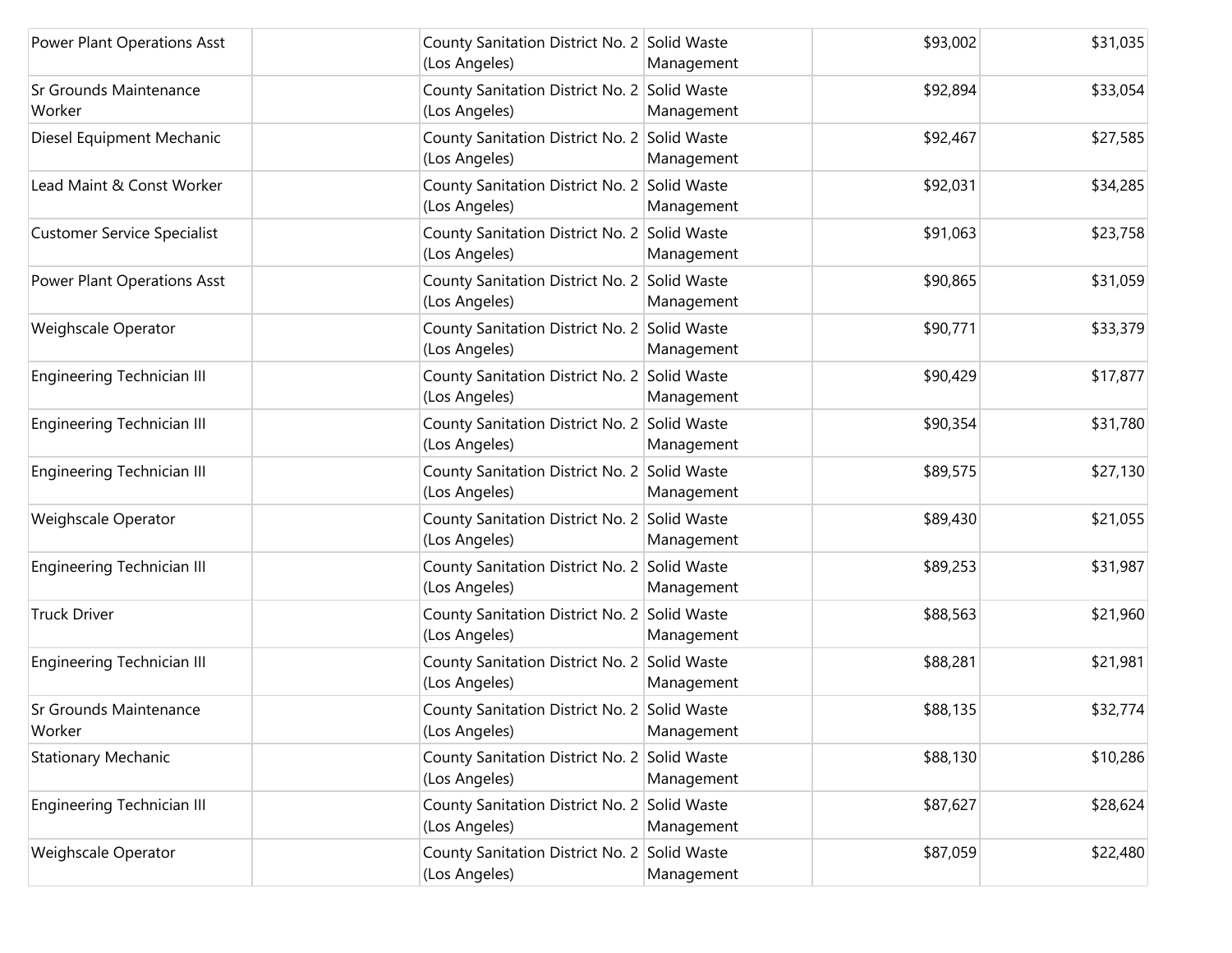| <b>Sr Maint &amp; Construction</b><br>Worker | County Sanitation District No. 2 Solid Waste<br>(Los Angeles) | Management | \$86,936 | \$27,318 |
|----------------------------------------------|---------------------------------------------------------------|------------|----------|----------|
| <b>Sr Maint &amp; Construction</b><br>Worker | County Sanitation District No. 2 Solid Waste<br>(Los Angeles) | Management | \$86,906 | \$34,124 |
| Maint & Construction Wkr II                  | County Sanitation District No. 2 Solid Waste<br>(Los Angeles) | Management | \$86,703 | \$28,761 |
| Administrative Secretary                     | County Sanitation District No. 2 Solid Waste<br>(Los Angeles) | Management | \$86,539 | \$26,263 |
| <b>Truck Driver</b>                          | County Sanitation District No. 2 Solid Waste<br>(Los Angeles) | Management | \$86,294 | \$35,132 |
| Engineering Technician III                   | County Sanitation District No. 2 Solid Waste<br>(Los Angeles) | Management | \$85,661 | \$18,204 |
| Maint & Construction Wkr II                  | County Sanitation District No. 2 Solid Waste<br>(Los Angeles) | Management | \$84,978 | \$33,290 |
| Equipment Service Worker II                  | County Sanitation District No. 2 Solid Waste<br>(Los Angeles) | Management | \$84,976 | \$29,633 |
| <b>Sr Maint &amp; Construction</b><br>Worker | County Sanitation District No. 2 Solid Waste<br>(Los Angeles) | Management | \$83,617 | \$26,718 |
| Engineering Technician III                   | County Sanitation District No. 2 Solid Waste<br>(Los Angeles) | Management | \$82,673 | \$28,386 |
| Maint & Construction Wkr II                  | County Sanitation District No. 2 Solid Waste<br>(Los Angeles) | Management | \$82,497 | \$32,752 |
| <b>Engineering Technician III</b>            | County Sanitation District No. 2 Solid Waste<br>(Los Angeles) | Management | \$82,244 | \$28,182 |
| Equipment Service Worker II                  | County Sanitation District No. 2 Solid Waste<br>(Los Angeles) | Management | \$81,931 | \$29,240 |
| <b>Water Truck Driver</b>                    | County Sanitation District No. 2 Solid Waste<br>(Los Angeles) | Management | \$81,787 | \$21,926 |
| Lead Site Maintenance Worker                 | County Sanitation District No. 2 Solid Waste<br>(Los Angeles) | Management | \$80,537 | \$32,774 |
| Lead Site Maintenance Worker                 | County Sanitation District No. 2 Solid Waste<br>(Los Angeles) | Management | \$80,530 | \$14,401 |
| Lead Site Maintenance Worker                 | County Sanitation District No. 2 Solid Waste<br>(Los Angeles) | Management | \$79,081 | \$32,876 |
| Senior Weighscale Operator II                | County Sanitation District No. 2 Solid Waste<br>(Los Angeles) | Management | \$78,833 | \$14,417 |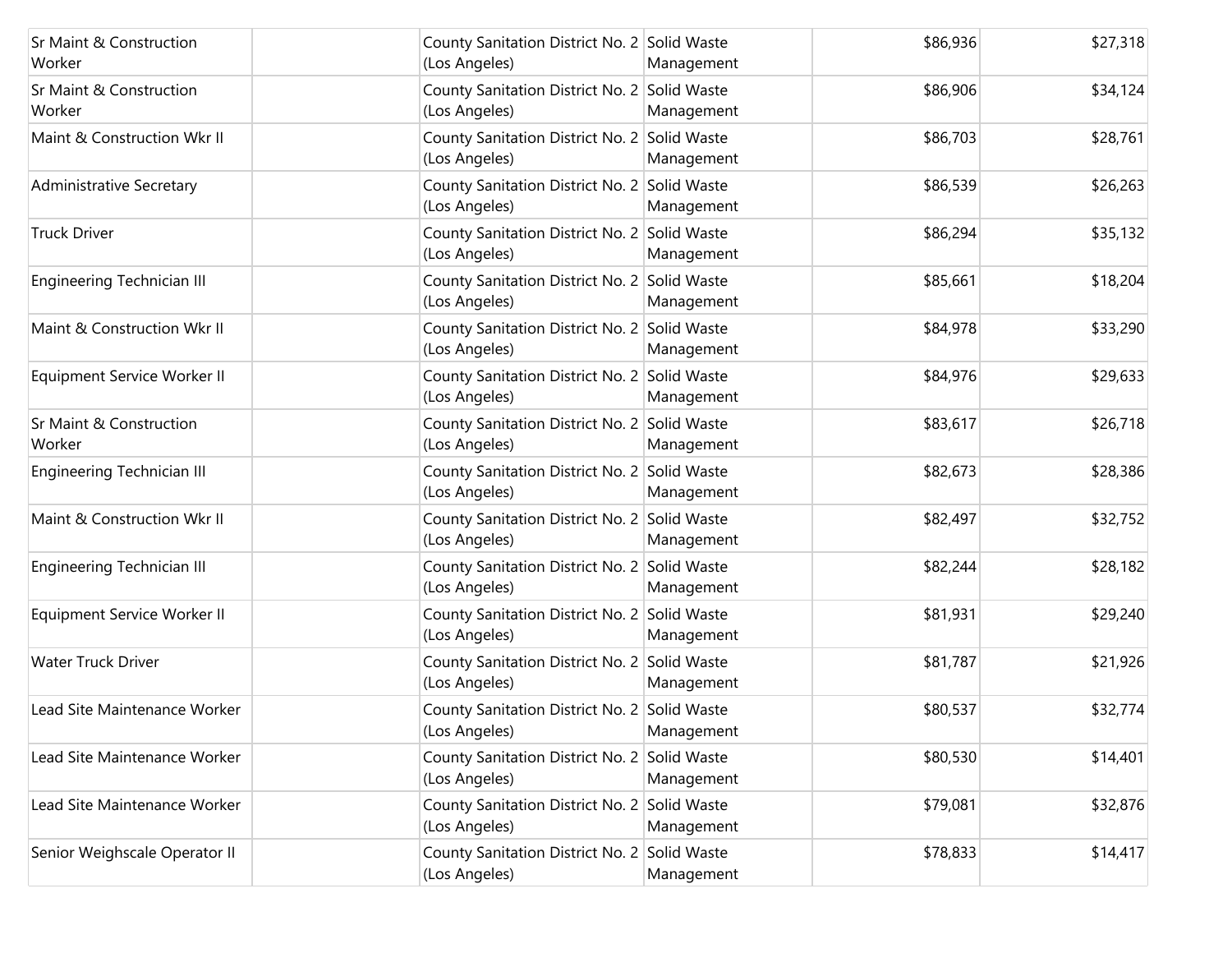| <b>Engineering Technician III</b>    | County Sanitation District No. 2 Solid Waste<br>(Los Angeles) | Management | \$78,232 | \$26,325 |
|--------------------------------------|---------------------------------------------------------------|------------|----------|----------|
| Engineering Technician II            | County Sanitation District No. 2 Solid Waste<br>(Los Angeles) | Management | \$78,207 | \$32,608 |
| <b>Equipment Service Coordinator</b> | County Sanitation District No. 2 Solid Waste<br>(Los Angeles) | Management | \$78,115 | \$34,341 |
| Grounds Maintenance Worker           | County Sanitation District No. 2 Solid Waste<br>(Los Angeles) | Management | \$77,944 | \$31,017 |
| Lead Site Maintenance Worker         | County Sanitation District No. 2 Solid Waste<br>(Los Angeles) | Management | \$77,864 | \$27,911 |
| Secretary II                         | County Sanitation District No. 2 Solid Waste<br>(Los Angeles) | Management | \$77,758 | \$33,454 |
| Administrative Aide I                | County Sanitation District No. 2 Solid Waste<br>(Los Angeles) | Management | \$77,577 | \$22,165 |
| Senior Weighscale Operator I         | County Sanitation District No. 2 Solid Waste<br>(Los Angeles) | Management | \$77,573 | \$33,706 |
| Engineering Technician III           | County Sanitation District No. 2 Solid Waste<br>(Los Angeles) | Management | \$77,364 | \$14,447 |
| Maint & Construction Wkr II          | County Sanitation District No. 2 Solid Waste<br>(Los Angeles) | Management | \$76,843 | \$21,420 |
| <b>Engineering Technician III</b>    | County Sanitation District No. 2 Solid Waste<br>(Los Angeles) | Management | \$76,425 | \$26,474 |
| Grounds Maintenance Worker           | County Sanitation District No. 2 Solid Waste<br>(Los Angeles) | Management | \$76,294 | \$19,671 |
| Maint & Construction Wkr II          | County Sanitation District No. 2 Solid Waste<br>(Los Angeles) | Management | \$76,204 | \$26,221 |
| Warehouse Coordinator                | County Sanitation District No. 2 Solid Waste<br>(Los Angeles) | Management | \$76,086 | \$22,823 |
| Maint & Construction Wkr II          | County Sanitation District No. 2 Solid Waste<br>(Los Angeles) | Management | \$76,043 | \$32,412 |
| Grounds Maintenance Worker<br>Ш      | County Sanitation District No. 2 Solid Waste<br>(Los Angeles) | Management | \$75,989 | \$28,852 |
| Weighscale Operator Trainee          | County Sanitation District No. 2 Solid Waste<br>(Los Angeles) | Management | \$75,980 | \$25,994 |
| Hourly Employee                      | County Sanitation District No. 2 Solid Waste<br>(Los Angeles) | Management | \$75,554 | \$11,916 |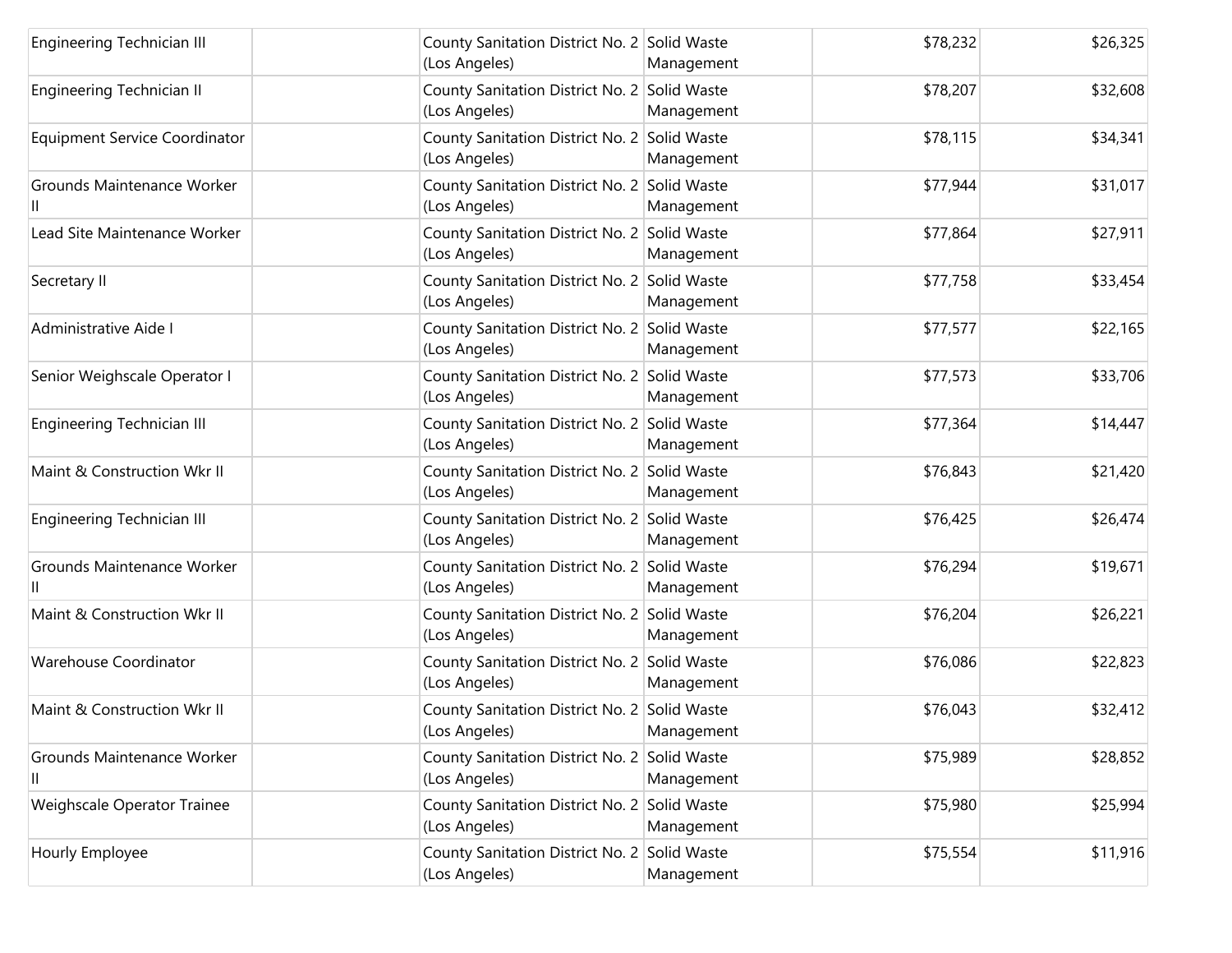| Grounds Maintenance Worker              | County Sanitation District No. 2 Solid Waste<br>(Los Angeles) | Management | \$75,542 | \$31,054 |
|-----------------------------------------|---------------------------------------------------------------|------------|----------|----------|
| <b>Sr Grounds Maintenance</b><br>Worker | County Sanitation District No. 2 Solid Waste<br>(Los Angeles) | Management | \$75,074 | \$32,754 |
| Lead Grounds Maint Worker               | County Sanitation District No. 2 Solid Waste<br>(Los Angeles) | Management | \$74,702 | \$23,614 |
| <b>Facilities Maint Mechanic</b>        | County Sanitation District No. 2 Solid Waste<br>(Los Angeles) | Management | \$73,383 | \$21,313 |
| Grounds Maintenance Worker              | County Sanitation District No. 2 Solid Waste<br>(Los Angeles) | Management | \$72,957 | \$19,782 |
| <b>Engineering Associate III</b>        | County Sanitation District No. 2 Solid Waste<br>(Los Angeles) | Management | \$72,943 | \$3,023  |
| Lead Site Maintenance Worker            | County Sanitation District No. 2 Solid Waste<br>(Los Angeles) | Management | \$72,823 | \$25,834 |
| Weighscale Operator                     | County Sanitation District No. 2 Solid Waste<br>(Los Angeles) | Management | \$71,913 | \$26,749 |
| <b>Water Truck Driver</b>               | County Sanitation District No. 2 Solid Waste<br>(Los Angeles) | Management | \$71,769 | \$22,057 |
| Refuse Site Attendant                   | County Sanitation District No. 2 Solid Waste<br>(Los Angeles) | Management | \$70,775 | \$20,874 |
| Hourly Employee                         | County Sanitation District No. 2 Solid Waste<br>(Los Angeles) | Management | \$70,349 | \$12,876 |
| Senior Typist Clerk                     | County Sanitation District No. 2 Solid Waste<br>(Los Angeles) | Management | \$69,282 | \$19,726 |
| Weighscale Operator                     | County Sanitation District No. 2 Solid Waste<br>(Los Angeles) | Management | \$69,171 | \$31,366 |
| Sr Grounds Maintenance<br>Worker        | County Sanitation District No. 2 Solid Waste<br>(Los Angeles) | Management | \$68,643 | \$25,826 |
| Solid Waste Opers Coord II              | County Sanitation District No. 2 Solid Waste<br>(Los Angeles) | Management | \$68,073 | \$10,152 |
| <b>Stock Clerk</b>                      | County Sanitation District No. 2 Solid Waste<br>(Los Angeles) | Management | \$67,638 | \$13,848 |
| Power Equip Oper Trainee I              | County Sanitation District No. 2 Solid Waste<br>(Los Angeles) | Management | \$67,357 | \$16,995 |
| <b>Stock Clerk</b>                      | County Sanitation District No. 2 Solid Waste<br>(Los Angeles) | Management | \$67,351 | \$30,474 |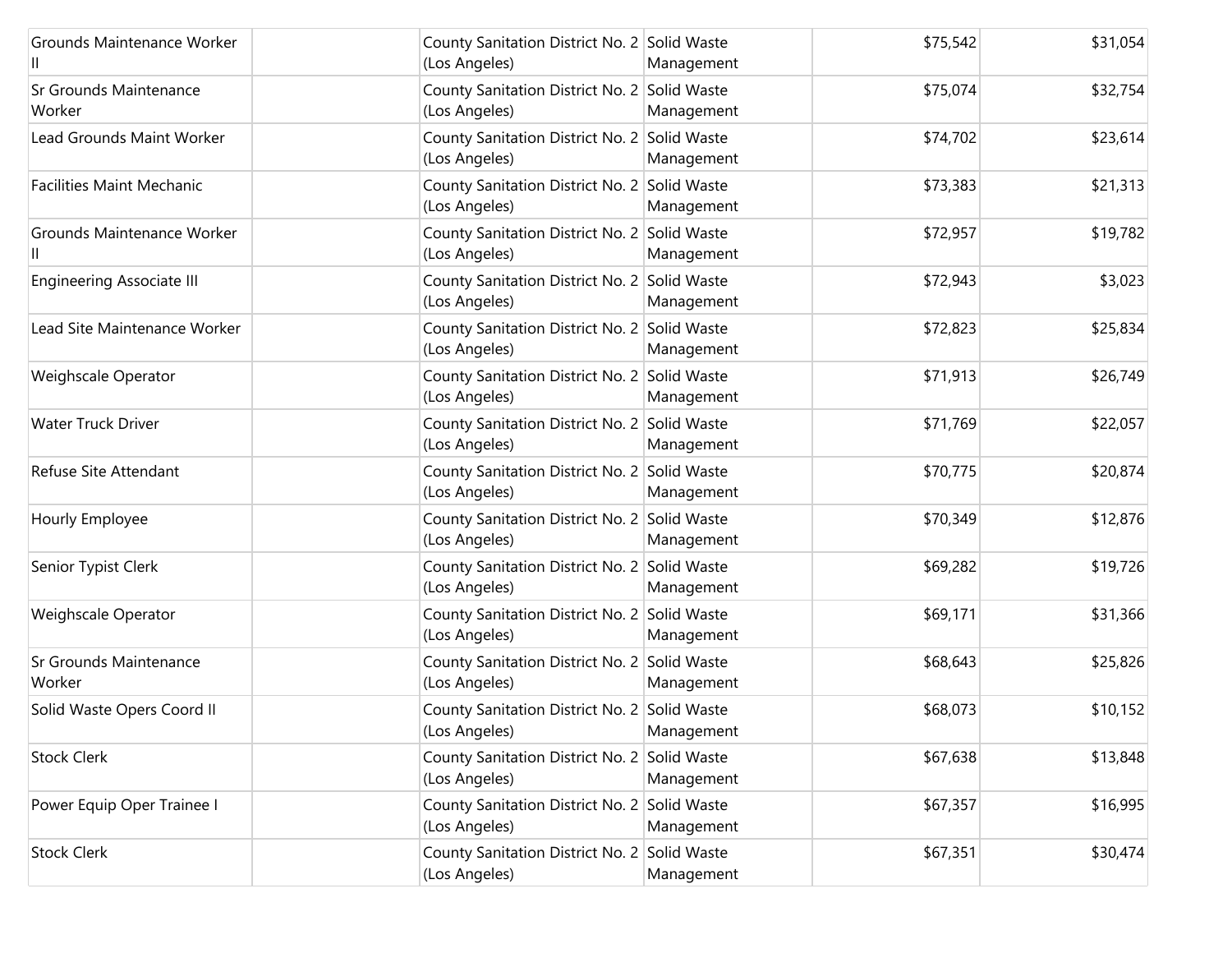| Senior Typist Clerk           | County Sanitation District No. 2 Solid Waste<br>(Los Angeles) | Management | \$66,841 | \$29,281 |
|-------------------------------|---------------------------------------------------------------|------------|----------|----------|
| <b>Stock Clerk</b>            | County Sanitation District No. 2 Solid Waste<br>(Los Angeles) | Management | \$66,821 | \$32,100 |
| Customer Service Rep II       | County Sanitation District No. 2 Solid Waste<br>(Los Angeles) | Management | \$66,487 | \$25,755 |
| <b>Stock Clerk</b>            | County Sanitation District No. 2 Solid Waste<br>(Los Angeles) | Management | \$65,906 | \$6,568  |
| Grounds Maintenance Worker    | County Sanitation District No. 2 Solid Waste<br>(Los Angeles) | Management | \$65,863 | \$25,256 |
| Engineering Technician II     | County Sanitation District No. 2 Solid Waste<br>(Los Angeles) | Management | \$65,564 | \$11,638 |
| Refuse Site Attendant         | County Sanitation District No. 2 Solid Waste<br>(Los Angeles) | Management | \$65,535 | \$24,763 |
| Maint & Construction Wkr II   | County Sanitation District No. 2 Solid Waste<br>(Los Angeles) | Management | \$64,997 | \$13,848 |
| Grounds Maintenance Worker    | County Sanitation District No. 2 Solid Waste<br>(Los Angeles) | Management | \$64,245 | \$26,992 |
| Utility Equipment Operator II | County Sanitation District No. 2 Solid Waste<br>(Los Angeles) | Management | \$63,858 | \$13,561 |
| <b>Stock Clerk</b>            | County Sanitation District No. 2 Solid Waste<br>(Los Angeles) | Management | \$63,857 | \$19,433 |
| Account Clerk II              | County Sanitation District No. 2 Solid Waste<br>(Los Angeles) | Management | \$63,270 | \$20,657 |
| Senior Weighscale Operator I  | County Sanitation District No. 2 Solid Waste<br>(Los Angeles) | Management | \$63,157 | \$25,100 |
| Typist Clerk II               | County Sanitation District No. 2 Solid Waste<br>(Los Angeles) | Management | \$62,602 | \$26,280 |
| Hourly Employee               | County Sanitation District No. 2 Solid Waste<br>(Los Angeles) | Management | \$62,542 | \$12,937 |
| Utility Equipment Operator II | County Sanitation District No. 2 Solid Waste<br>(Los Angeles) | Management | \$62,466 | \$31,046 |
| Survey Party Chief II         | County Sanitation District No. 2 Solid Waste<br>(Los Angeles) | Management | \$62,083 | \$4,743  |
| Weighscale Operator           | County Sanitation District No. 2 Solid Waste<br>(Los Angeles) | Management | \$61,838 | \$24,792 |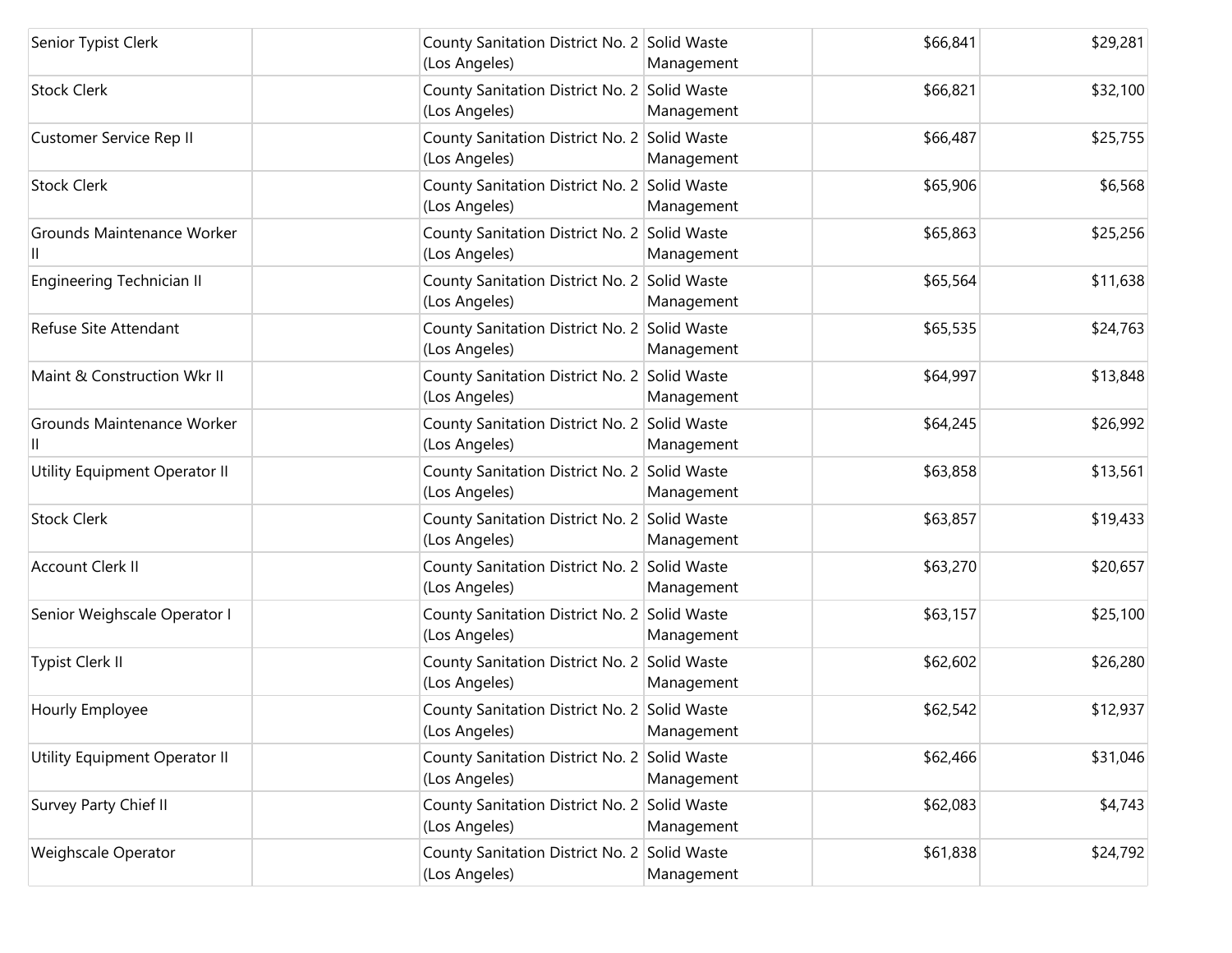| Grounds Maintenance Worker    | County Sanitation District No. 2 Solid Waste<br>(Los Angeles) | Management | \$61,718 | \$13,297 |
|-------------------------------|---------------------------------------------------------------|------------|----------|----------|
| Utility Equipment Operator II | County Sanitation District No. 2 Solid Waste<br>(Los Angeles) | Management | \$61,307 | \$24,900 |
| Utility Equipment Operator II | County Sanitation District No. 2 Solid Waste<br>(Los Angeles) | Management | \$60,649 | \$24,890 |
| Equipment Service Worker II   | County Sanitation District No. 2 Solid Waste<br>(Los Angeles) | Management | \$60,483 | \$20,267 |
| Utility Equipment Operator II | County Sanitation District No. 2 Solid Waste<br>(Los Angeles) | Management | \$60,257 | \$13,299 |
| <b>Stock Clerk</b>            | County Sanitation District No. 2 Solid Waste<br>(Los Angeles) | Management | \$59,904 | \$25,140 |
| Utility Equipment Operator II | County Sanitation District No. 2 Solid Waste<br>(Los Angeles) | Management | \$59,384 | \$29,393 |
| Utility Equipment Operator II | County Sanitation District No. 2 Solid Waste<br>(Los Angeles) | Management | \$59,204 | \$24,856 |
| Hourly Employee               | County Sanitation District No. 2 Solid Waste<br>(Los Angeles) | Management | \$58,873 | \$10,148 |
| Hourly Employee               | County Sanitation District No. 2 Solid Waste<br>(Los Angeles) | Management | \$58,324 | \$4,771  |
| Equipment Service Worker I    | County Sanitation District No. 2 Solid Waste<br>(Los Angeles) | Management | \$57,971 | \$4,866  |
| Utility Equipment Operator II | County Sanitation District No. 2 Solid Waste<br>(Los Angeles) | Management | \$56,952 | \$13,295 |
| Hourly Employee               | County Sanitation District No. 2 Solid Waste<br>(Los Angeles) | Management | \$56,922 | \$12,645 |
| Equipment Service Worker II   | County Sanitation District No. 2 Solid Waste<br>(Los Angeles) | Management | \$56,156 | \$4,630  |
| Utility Equipment Operator II | County Sanitation District No. 2 Solid Waste<br>(Los Angeles) | Management | \$55,782 | \$20,884 |
| Utility Equipment Operator II | County Sanitation District No. 2 Solid Waste<br>(Los Angeles) | Management | \$55,754 | \$24,549 |
| Typist Clerk I                | County Sanitation District No. 2 Solid Waste<br>(Los Angeles) | Management | \$55,713 | \$30,657 |
| Hourly Employee               | County Sanitation District No. 2 Solid Waste<br>(Los Angeles) | Management | \$55,627 | \$12,522 |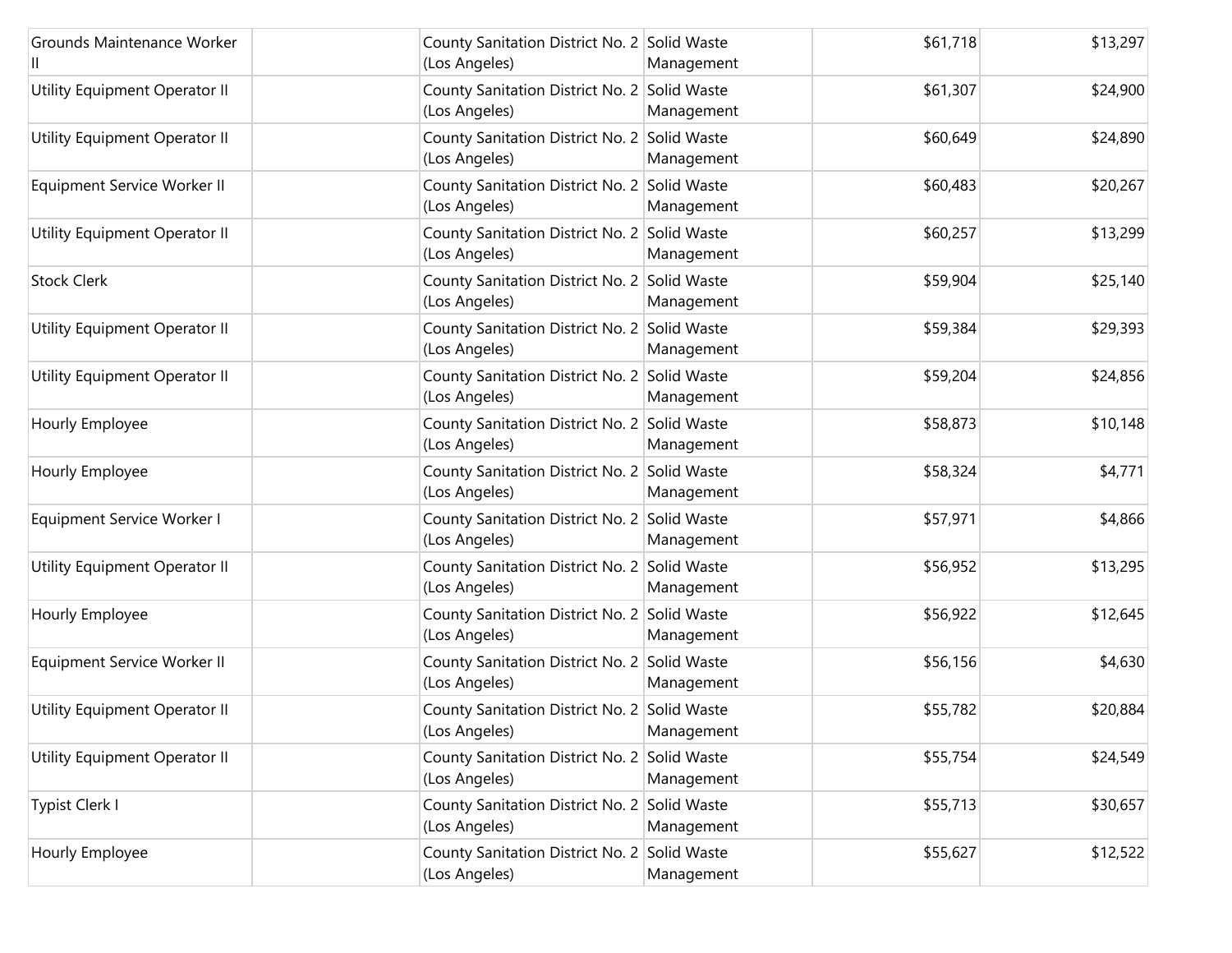| Hourly Employee                   | County Sanitation District No. 2 Solid Waste<br>(Los Angeles) | Management | \$55,120 | \$12,708 |
|-----------------------------------|---------------------------------------------------------------|------------|----------|----------|
| Hourly Employee                   | County Sanitation District No. 2 Solid Waste<br>(Los Angeles) | Management | \$54,728 | \$12,633 |
| Equipment Service Worker I        | County Sanitation District No. 2 Solid Waste<br>(Los Angeles) | Management | \$53,913 | \$12,859 |
| Refuse Site Attendant             | County Sanitation District No. 2 Solid Waste<br>(Los Angeles) | Management | \$52,645 | \$12,118 |
| <b>General Services Worker II</b> | County Sanitation District No. 2 Solid Waste<br>(Los Angeles) | Management | \$52,039 | \$24,307 |
| Refuse Site Attendant             | County Sanitation District No. 2 Solid Waste<br>(Los Angeles) | Management | \$51,591 | \$12,599 |
| Refuse Site Attendant             | County Sanitation District No. 2 Solid Waste<br>(Los Angeles) | Management | \$50,110 | \$20,150 |
| Refuse Site Attendant             | County Sanitation District No. 2 Solid Waste<br>(Los Angeles) | Management | \$49,421 | \$12,362 |
| Site Maintenance Worker           | County Sanitation District No. 2 Solid Waste<br>(Los Angeles) | Management | \$47,710 | \$13,506 |
| Refuse Site Attendant             | County Sanitation District No. 2 Solid Waste<br>(Los Angeles) | Management | \$46,897 | \$5,387  |
| Senior Engineering Technician     | County Sanitation District No. 2 Solid Waste<br>(Los Angeles) | Management | \$42,235 | \$19,650 |
| Hourly Employee                   | County Sanitation District No. 2 Solid Waste<br>(Los Angeles) | Management | \$41,872 | \$11,383 |
| Site Maintenance Worker           | County Sanitation District No. 2 Solid Waste<br>(Los Angeles) | Management | \$41,379 | \$9,687  |
| Senior Weighscale Operator II     | County Sanitation District No. 2 Solid Waste<br>(Los Angeles) | Management | \$40,567 | \$7,406  |
| Hourly Employee                   | County Sanitation District No. 2 Solid Waste<br>(Los Angeles) | Management | \$39,974 | \$11,268 |
| Weighscale Operator               | County Sanitation District No. 2 Solid Waste<br>(Los Angeles) | Management | \$39,662 | \$6,144  |
| Site Maintenance Worker           | County Sanitation District No. 2 Solid Waste<br>(Los Angeles) | Management | \$39,583 | \$3,385  |
| Site Maintenance Worker           | County Sanitation District No. 2 Solid Waste<br>(Los Angeles) | Management | \$39,421 | \$7,613  |